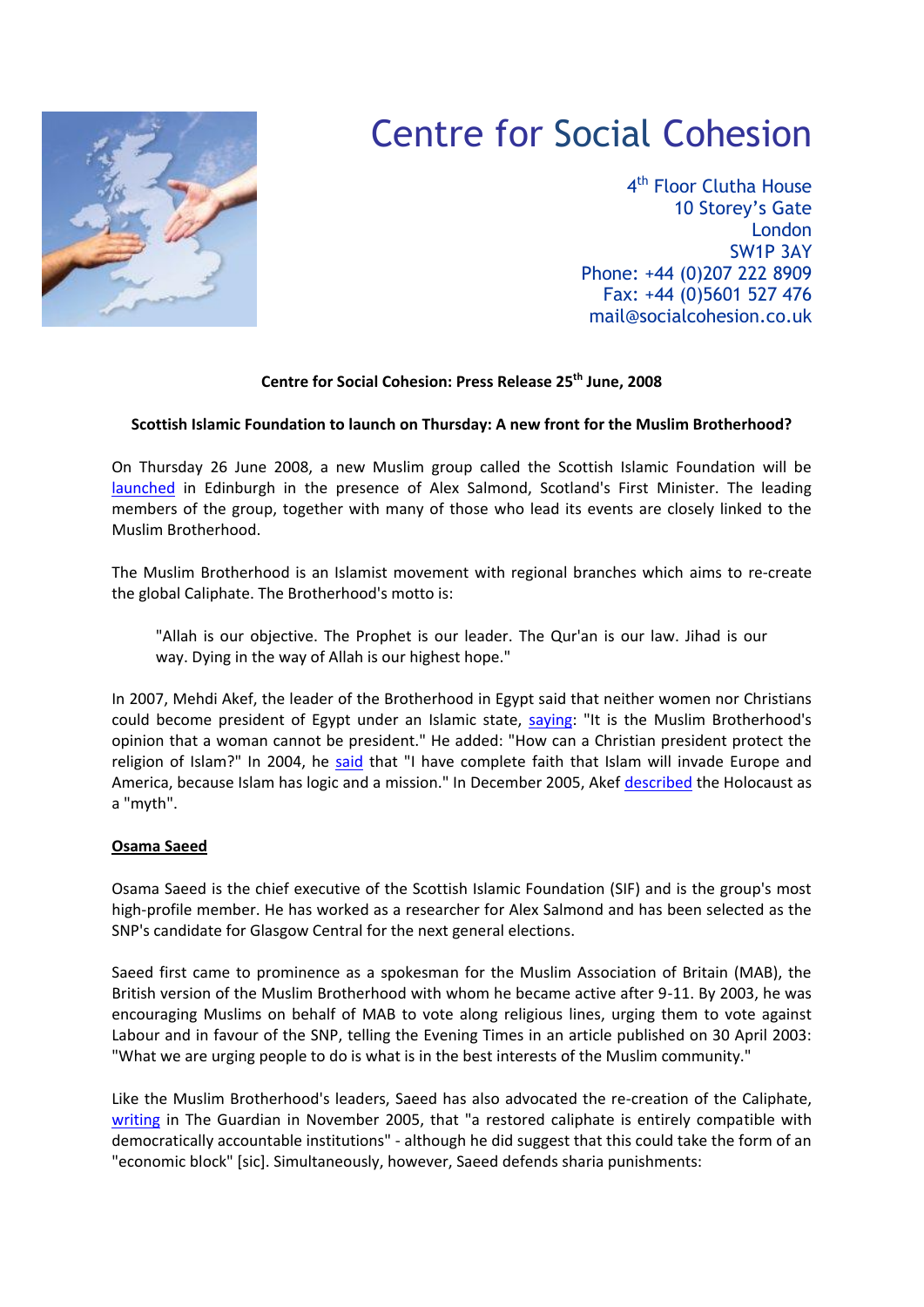"The aim of Islamic law, contrary to popular belief, is not punishment by death or amputation of body parts. It is to create a peaceful and just society, with Islamic scholars over centuries citing its core aims: the freedom to practise religion; protection of life; safeguarding intellect; maintaining lineage and individual rights."

This passage shows that Saeed does not reject "punishment by death" or "amputation of body parts" but rather implies that these measures may be necessary to "to create a perfect and just society."

In a previous Guardian article, Saeed had compared criticising the caliphate to criticising the pope implying that both were unacceptable, [writing](http://www.guardian.co.uk/politics/2005/jul/23/july7.uk) that "Mr Blair has attacked the idea of the caliphate the equivalent of criticising the Pope… Such actions and omissions fuel the suspicion that we are witnessing a war on Islam itself."

However, Saeed has himself criticised the pope on numerous occasions. For example, calling for Pope Benedict XVI to ["apologise"](http://www.osamasaeed.org/osama/2006/09/what_a_real_apo.html) for his September 2006 Regensberg address, accusing the Pontiff of issuing a ["fatwa"](http://www.osamasaeed.org/osama/2006/09/what_a_real_apo.html) and describing his attempts to interpret the Quran as "outrageous".

Saeed again attacked the principle of free speech when he attacked the publication of the Danish cartoons, [writing](http://www.osamasaeed.org/osama/2006/02/those_blasted_c.html) on his blog:

"The right to offend doesn't work on the playground and it shouldn't work on the international arena either. Even if there is a right to offend, surely there is also a right to be offended? And to complain and even boycott as a result. But the cartoons have nothing to do with ridiculing. You just don't do pictures of the Prophet, period. It's a cultural thing, accept it and respect it."

In other circumstances, however, he has defended Muslims' right to free speech. For instance, on 8 August 2007, he posted on his blog extracts from his speech to the annual Scottish conference of MAB and the UK Islamic Mission, entitled 'Time for Muslims to cry freedom'. This [criticised](http://www.osamasaeed.org/osama/2007/08/time-for-muslim.html) the government's anti-terrorism policies for limiting Muslims' free speech and attacking Muslims' "beliefs and practices":

"What was forgotten was the idea in our society that you can do as you please, as long as you do not bring harm to others. These principles have been all too easily forgotten in recent times. It led us to the remarkable situation where Muslims were having to dole out lessons to the government about liberalism."

In these statements, Saeed seems to suggest that Muslims should be allowed to say and act as they want, but that non-Muslims should not criticise the idea of the Caliphate or draw cartoons of Muhammad.

In a further assault on free speech, Saeed attacked the BBC for publicising that Yusuf al-Qaradawi, the spiritual leader of the Muslim Brotherhood, openly advocates wife-beating and the murder of homosexuals. For example, on 13 January 2006, he criticised Nicky Campbell, the radio presenter, for bringing attention to Qaradawi's teachings, [writing](http://www.osamasaeed.org/osama/2006/01/bad_taste_from_.html) "[Campbell has] spoken about Shaikh Qaradawi being a man who promotes the beating of women and killing of gays. This is truly unacceptable from the BBC."

Saeed has defended Qaradawi on numerous other occasions, in keeping with his own background as a spokesman for MAB. Writing for The Guardian, for example, Saaed [described](http://www.guardian.co.uk/politics/2005/jul/23/july7.uk) Qaradawi as "an eminent scholar" who "has worked hard to reconcile Islam with modern democracy", and [predicted](http://www.osamasaeed.org/osama/2007/02/mirror_images_o.html)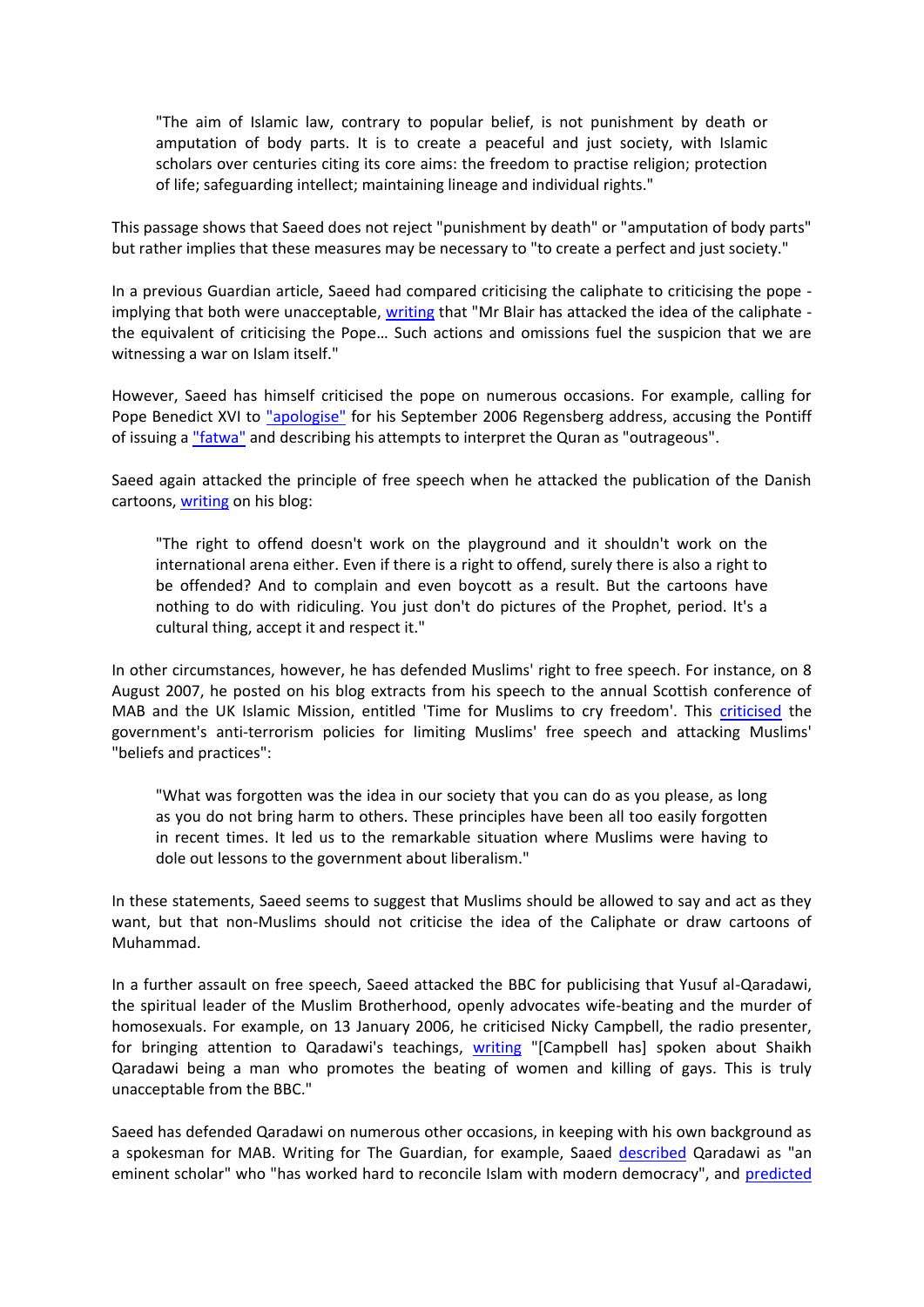on his blog that Ken Livingstone's support for Qaradawi "will be proved on the money in the fullness of time". In another [blog post](http://www.osamasaeed.org/osama/2006/02/contextualising.html) he accused those opposed to Qaradawi's visits to the UK of suffering from "paranoia". However, when confronted on his own blog with quotes by Qaradawi, Saeed [responded](http://www.osamasaeed.org/osama/2007/08/the-recent-atta.html) "What the MB [Muslim Brotherhood], Qaradawi et al say is their business and I'd thank you for not ascribing the views of others to me."

Despite this it is clear Saeed has made several genuine and important contributions to community cohesion. For example, he has [called](http://news.bbc.co.uk/1/hi/scotland/7310642.stm) on the government to act to end forced marriages and has spoken out strongly against racism. He has also clearly denounced Islamic terrorism on several occasions, [writing](http://www.osamasaeed.org/osama/2007/07/second-post-aft.html) on his blog after the June 2007 attack on Glasgow airport.

"You have to salute the brave police, airport staff and members of the public who confronted the would-be killers at Glasgow Airport on Saturday. John Smeaton has rightly become national hero [sic] with his tale of how he punched the man on fire. How I envy him. I would have loved to be delivering some good punches, kicks and more."

Saeed also helped organise a demonstration against terrorism shortly after the attack which was widely reported in the [media.](http://news.bbc.co.uk/1/hi/scotland/glasgow_and_west/6279416.stm)

### **Scottish Islamic Foundation**

Although the SIF launches officially on the 26 June, the group has been active for several months, organising residential weekends, holding lectures and engaging with the Scottish government. In many cases, these events have been held by senior members of the Muslim Brotherhood and other Islamist groups.

One of the most recent events advertised on the SIF's website is a residential weekend held on 4-6 April 2008 on the subject of 'Dear Beloved Son', a book by the medieval Islamic scholar Abu Hamid Al-Ghazali which has been translated by Kemal Helbawy. The weekend was hosted by Helbawy himself and Ahmed Saad.

Helbawy was formerly the Egyptian Muslim Brotherhood's main spokesman in Europe and cofounded the MAB. During his career, he has frequently denounced the Jews and non-Muslims. For example, in 1992 h[e told](http://www.investigativeproject.org/article/238) a conference in the US:

"Do not take Jews and Christians as allies. For they are allies to each other. Oh Brothers, the Palestinian cause is not of conflict of borders and land only. It is not even a conflict of human ideology and not over peace. Rather, it is an absolute clash of civilizations, between truth and falsehood. Between two conducts - one satanic, headed by Jews and their co-conspirators - and the other is religious, carried by Hamas, and the Islamic movement in particular, and the Islamic people in general who are behind it."

Ahmed Saad, who hosted the SIF's weekend course along with Helbawy, is the imam of the North London mosque (better known as the Finsbury Park mosque). He was appointed imam of the mosque after it was taken away from Abu Hamza's followers and put in charge of a group led by MAB in [2005.](http://www.mcb.org.uk/features/features.php?ann_id=800) The mosque's new management had [undertaken](http://news.bbc.co.uk/1/hi/uk/4639074.stm) to end extremism in the mosque. In fact, the mosque's trustees have [reportedly](http://www.telegraph.co.uk/news/worldnews/1539501/Islamists-use-raid-to-stir-up-UK-Somalis.html) turned a blind eye to recruitment and fund-raising in and around the mosque by members of Hizb ut-Tahrir and Somalia's [Islamic Courts Union,](http://www.guardian.co.uk/world/2007/jan/13/alqaida.terrorism) an extremist group linked to al-Qaeda.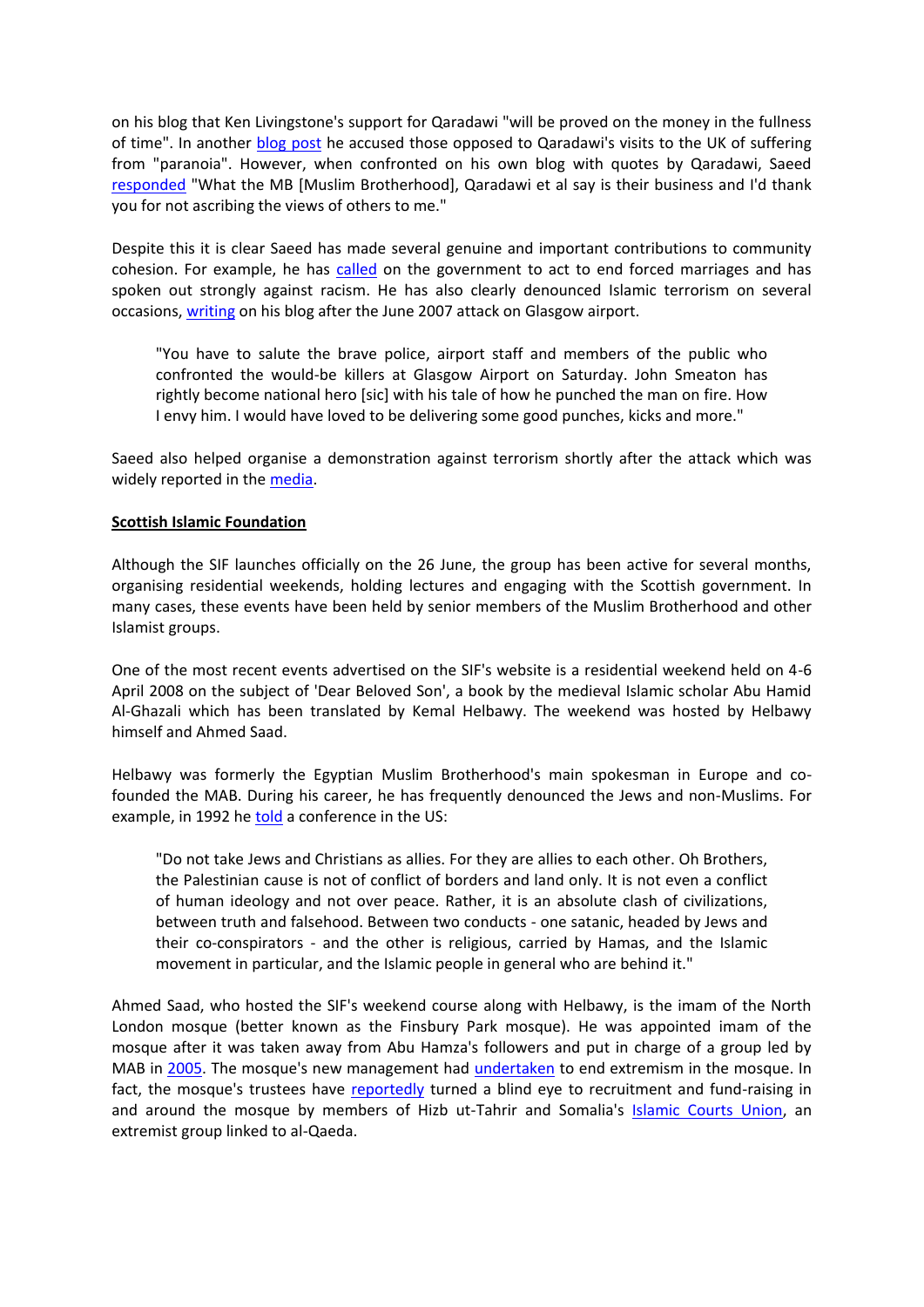Significantly, the SIF's event was "organised in partnership" with the Federation of Student Islamic Societies, the Muslim Association of Britain and the UK Islamic Mission - all of which are prominent Islamist organisations founded by followers and supporters of the Muslim Brotherhood and Jamaate-Islami, the South-Asian equivalent of the Brotherhood.

The most recent event held by the SIF was a residential weekend led by Fadel Soliman who it describes as "one of the world's leading experts on presenting Islam" and the "director of the Bridges Foundation". The SIF did not mention that Soliman is also the former executive [director](http://media.www.theeagleonline.com/media/storage/paper666/news/2004/03/01/News/Muslim.Chaplains.Group.Investigated-622397.shtml) of the US branch of the World Association of Muslim Youth (WAMY), a Wahhabi organisation which Kemal Helbawy [co-founded](http://www.khelbawy.com/) in Riyadh, Saudi Arabia, in 1973. The US branch of WAMY reportedly ran summer camps for Muslim children at which they were taught pro-jihadist songs. [Reported](http://www.investigativeproject.org/redirect/wamy-camp.pdf) lyrics include:

"Hail! Hail! O Sacrificing Soldiers! To Us! To Us! So we may defend the flag on this Day of Jihad, are you miserly with your blood?! And has life become dearer to you? And staying behind sweeter?"

On 27-29 June 2008, Soliman led a residential weekend in rural Stirlingshire for the SIF as part of their "Muslim Leadership Training Programme'. The SIF promoted the [event,](http://scottishislamic.wordpress.com/2008/05/27/explaining-islam/#more-53) entitled 'Engaging Scotland: Explaining Islam' as "A unique weekend residential equipping Scottish Muslims with knowledge and skills needed to clarify the basics of their way of life and increase understanding between communities." Activities at the weekend included "air rifle shooting, archery, fencing and abseiling". The SIF said that one of the course's aims was "to develop an agenda for longer-term projects to increase awareness and understanding of Islam and Muslims." The event was cosponsored by Islam Festival and the UK Islamic Mission.

In January 2008, the SIF held another one-day [course](http://scottishislamic.wordpress.com/2008/01/11/self-leadership-one-day-course/) on 'Self-Leadership'. A flyer advertising the event read "this event aims to lay out a practical strategy for successful and happy lives. It will show how Muslims can be rooted in their faith, and at the same time, active and empowered citizens." The course was given by Alamin Belhaj who is described only as having "a post-graduate diploma in management who has lectured widely on topics such as self-leadership, strategic planning and selfdevelopment." In fact, Belhaj is the [leader](http://www2.warwick.ac.uk/fac/soc/pais/research/newsecurity/researchprojects/immigration_political_violence_and_security_north_african_immigrants_in_the_uk.pdf) of the [Libyan](http://www.jamestown.org/publications_details.php?volume_id=403&issue_id=3110&article_id=2368703) Islamic Group, the Libyan wing of the Muslim Brotherhood.

On 1 September 2007, the SIF had held another one-day [event](http://scottishislamic.wordpress.com/tag/surah-yusuf/) on the subject of 'Surah Yusuf', a chapter in the Quran. This event was given by Hesham al-Awadi, an academic who has lectured at Exeter and Cambridge universities. Al-Awadi's most significant [publication](http://www.palgrave-usa.com/catalog/product.aspx?isbn=1850436320) is 'In Pursuit of Legitimacy: The Muslim Brothers and Mubarak, 1982-2000' which was published by Palgrave Macmillan and Tauris Academic Studies. The book describes the Muslim Brotherhood in Egypt as a progressive, reformist and democratic movement which has been unjustly oppressed by President Mubarak's dictatorship. Al-Awadi has [spoken](http://www.fosis.org.uk/FAC/conference05/lectures.htm) regularly at high-profile Islamist events, such as at the Federation of Student Islamic Society's 2005 annual conference.

Other SIF events on the subject of 'personal development' have been chaired by Mustaqeem Shah and Haq Ghani from the UK Islamic Mission, Zubair Malik from the Islamic Society of Britain and by Ghassan Hemsi from the Muslim Association of Britain. On 23 June 2008, the SIF [joined](http://scottishislamic.wordpress.com/2008/06/05/sif-joins-churches-in-calling-for-peace-in-palestine-and-israel/%5d.) Church leaders to call for a peace in Israel and Palestine. On 9 May 2008, the SIF held a [dinner](http://scottishislamic.wordpress.com/2008/04/07/scotland-commemorating-nakba-60/%5d.) to mark the 60th anniversary of what Palestinians call the Nakba (disaster), putting the proceeds towards the UN body which provides aid to Palestinian.

### **Influence in government**